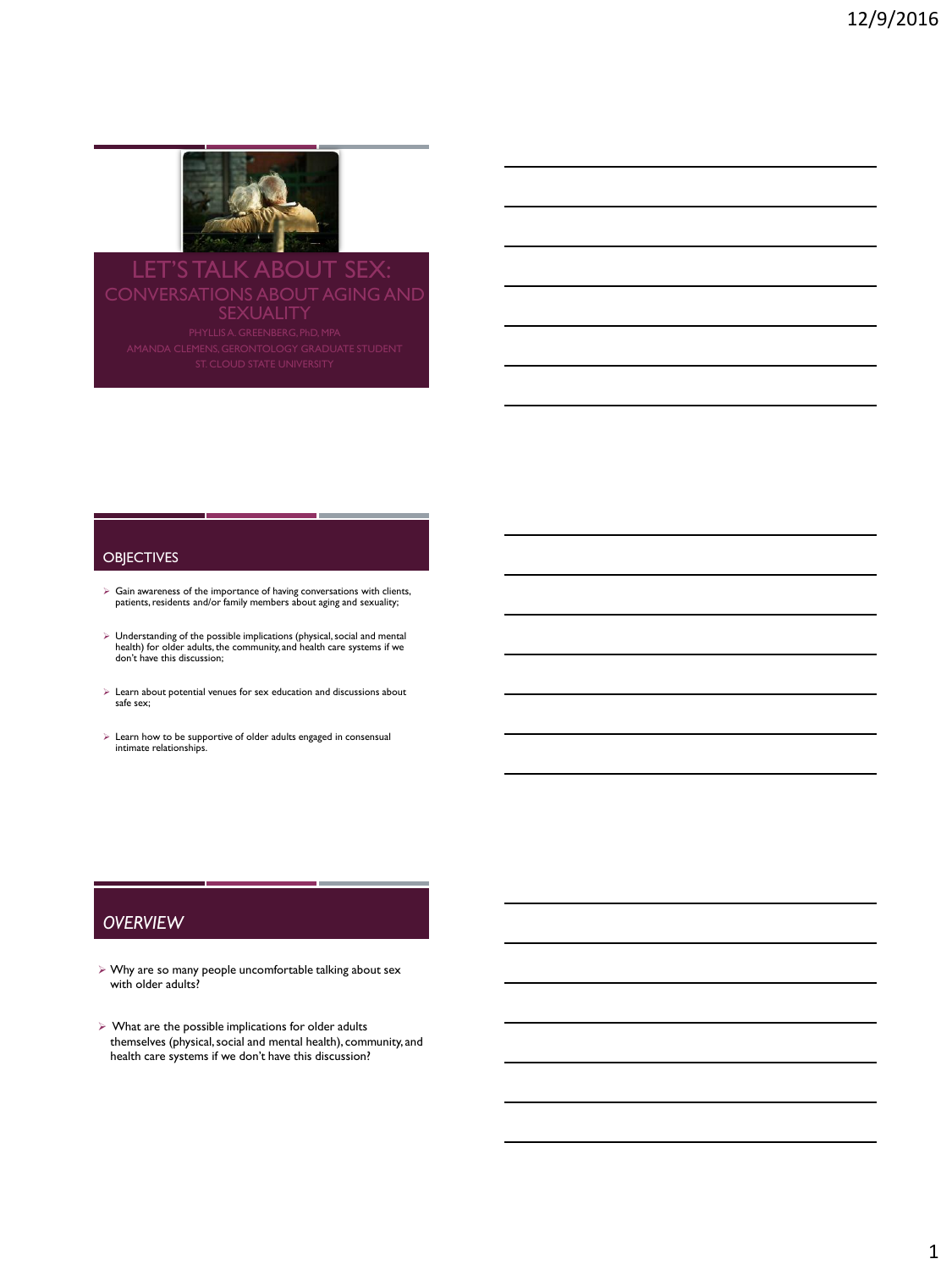# *OVERVIEW CONTINUED*

- There are a multitude of venues for adolescents and young adults to get information about sex, but not older adults.
- Do people stop having sex, are they no longer interested in sex, can they "sex" and does sex and intimacy mean the same to all people regardless of age?
- $\triangleright$  These are some of the topics we will review today.

# *OVERVIEW CONTINUED*

- First let's operationalize the term sex. When we talk about sex we are not only referring to intercourse between heterosexual couples but to all levels of intimate expression for Heterosexual, Lesbian, Gay, Bisexual, Transgender people.
- $\triangleright$  It is the act of intimacy with others and/or oneself. That is the focus of our topic. When we limit the conversation to only intercourse too many people are left out.

# *WHAT SHOULD YOU KNOW ABOUT SEX AND AGING?*

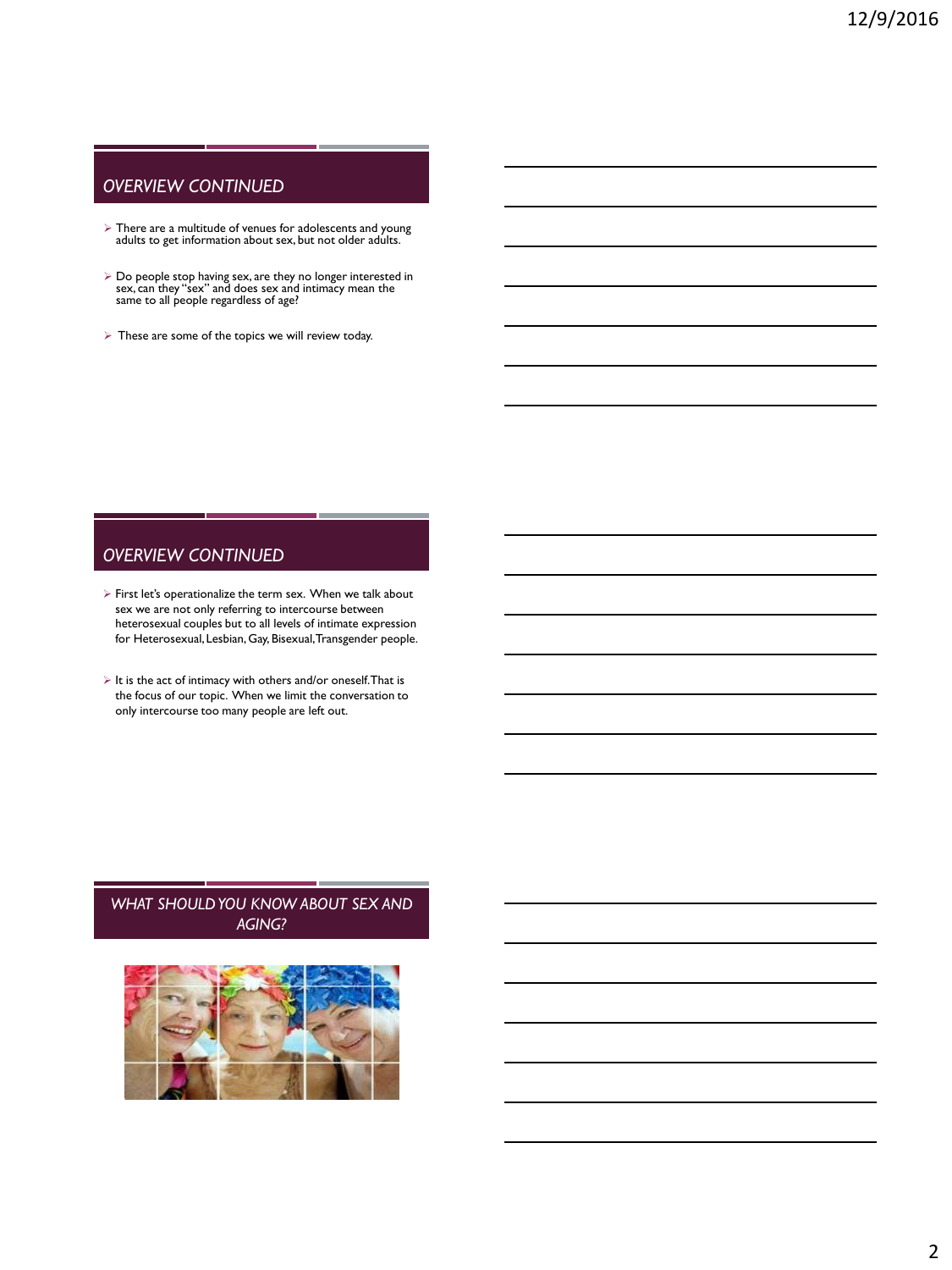# WHAT SHOULD YOU KNOW CONTINUED

- $\blacktriangleright$  That the need/desire for intimate contact continues throughout the lifespan;
- $\triangleright$  That by not asking post menopausal women if they are sexually active may impact their psychological and physical health and well being;
- $\triangleright$  That people 50+ (primarily women) are the fastest rising group with HIV;
- $\triangleright$  That asking men if they are sexually active might assist in screening for prostate cancer and overall prostate health.

#### WHAT SHOULD YOU KNOW CONTINUED

- That older adults are "capable" of expressing themselves intimately;
- $\triangleright$  That certain illnesses and/or medications can impact desire and expression;
- $\triangleright$  That consensual expression is appropriate.



## ARE *YOU* AFRAID TO DISCUSS SEX WITH OLDER ADULTS?

 You are not alone if you'd admit to feeling uncomfortable talking with older adults about their sexual needs and/or expressions.

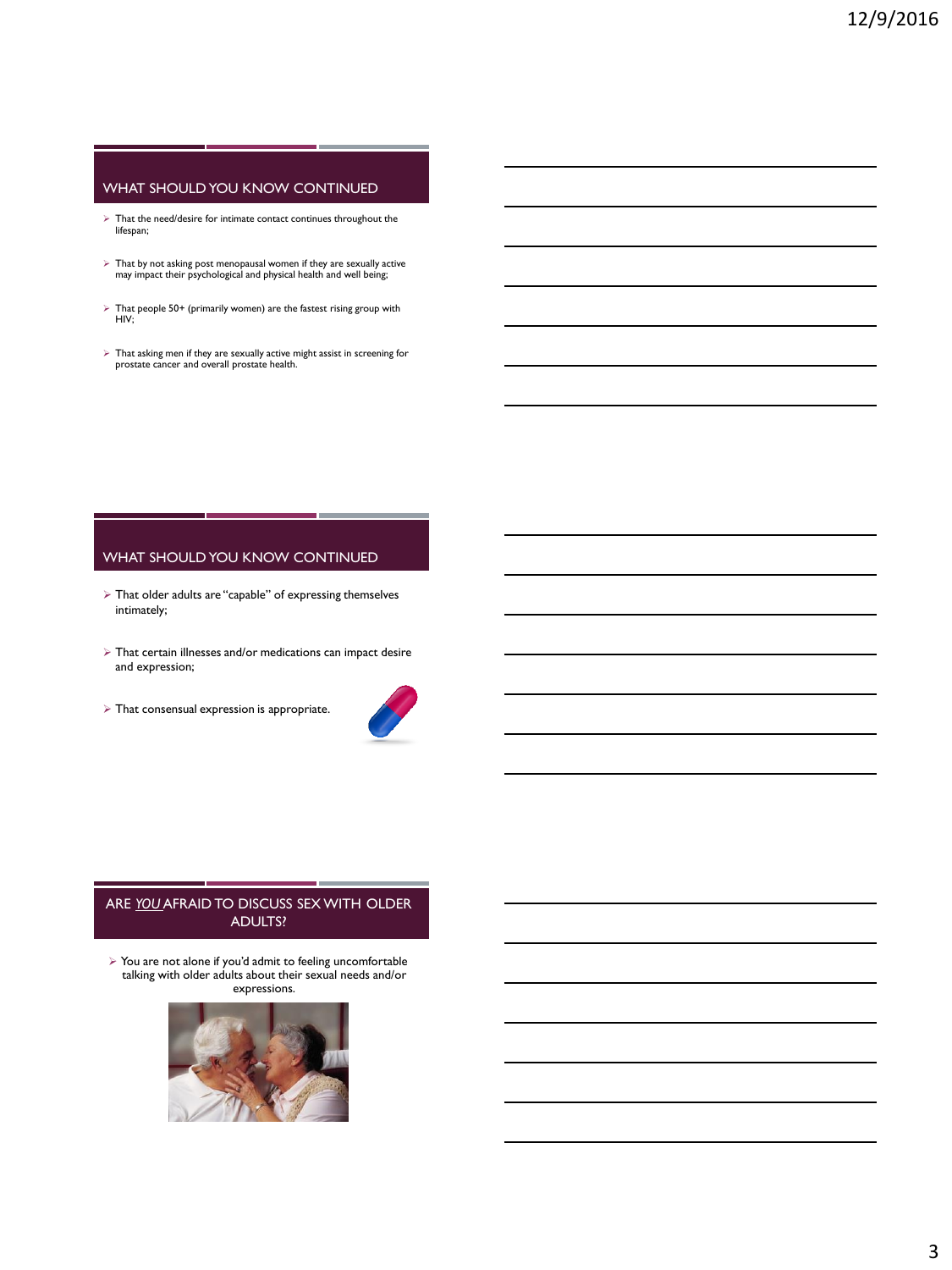#### DO YOU FEAR THAT ASKING ABOUT SEXUALITY WILL BE AN INVASION OF PRIVACY?

- Respect for Privacy is the not the same as ignoring people's needs.
- $\triangleright$  Older adults need to be able to talk about their sexual concerns and receive information pertinent to their needs.
- > Older adults need the opportunity to express themselves sexually and satisfy their sexual desires.



#### SOCIAL ISSUES THAT MAY HAVE BEEN FACED BY TODAY'S OLDER ADULTS…

- Adults ages 70-80 today were teens in the 1940's and 1950's, a time of mixed signals about sex and love.
- Adults ages 50-60 today were teens and young adults during the 1960's and 1970's, when there was a multifaceted "sexual revolution".



## MYTHS AND BARRIERS ABOUT SEX FOR OLDER ADULTS…

- $\triangleright$  They do not want to be sexually active
- $\triangleright$  Sexual interests decrease with age
- $\triangleright$  They are not capable of or desirous of having sex
- > There is no risk of STD's/ HIV/AIDS

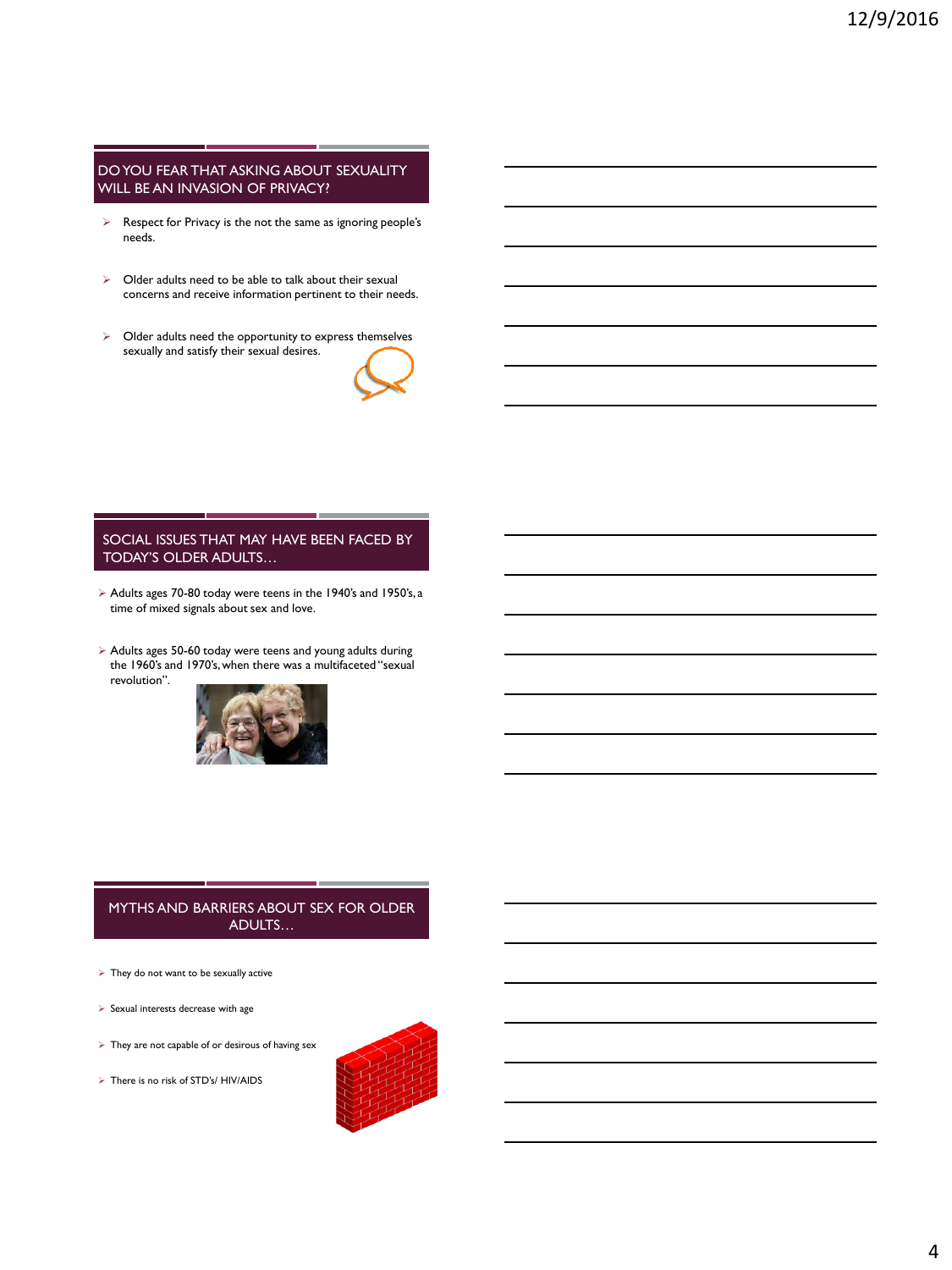# WHAT DOES IT MEAN NOT TO ASK?

- Physicians and Professionals are not immune to the ageist stereotypes of our society, and this can be a problem both in prevention and diagnosis of HIV/AIDS among older adults.
- $\triangleright$  The physician who does not see past the gray hair may not ask older people about their sexual activity or drug use, and may not give the prevention information that is routine with younger patients.



# BUT WHAT ELSE…..

- $\triangleright$  Is a patient not taking medications because of the sexual side effects?
- $\triangleright$  Are they using protection to prevent STD's Sexual Transmitted Diseases?
- Do they know the changes in their bodies and health and what they can do to reach sexual pleasure and the intimacy they desire?



# ISSUES THAT SOME OLDER ADULTS MIGHT FACE WITH SEXUALITY?

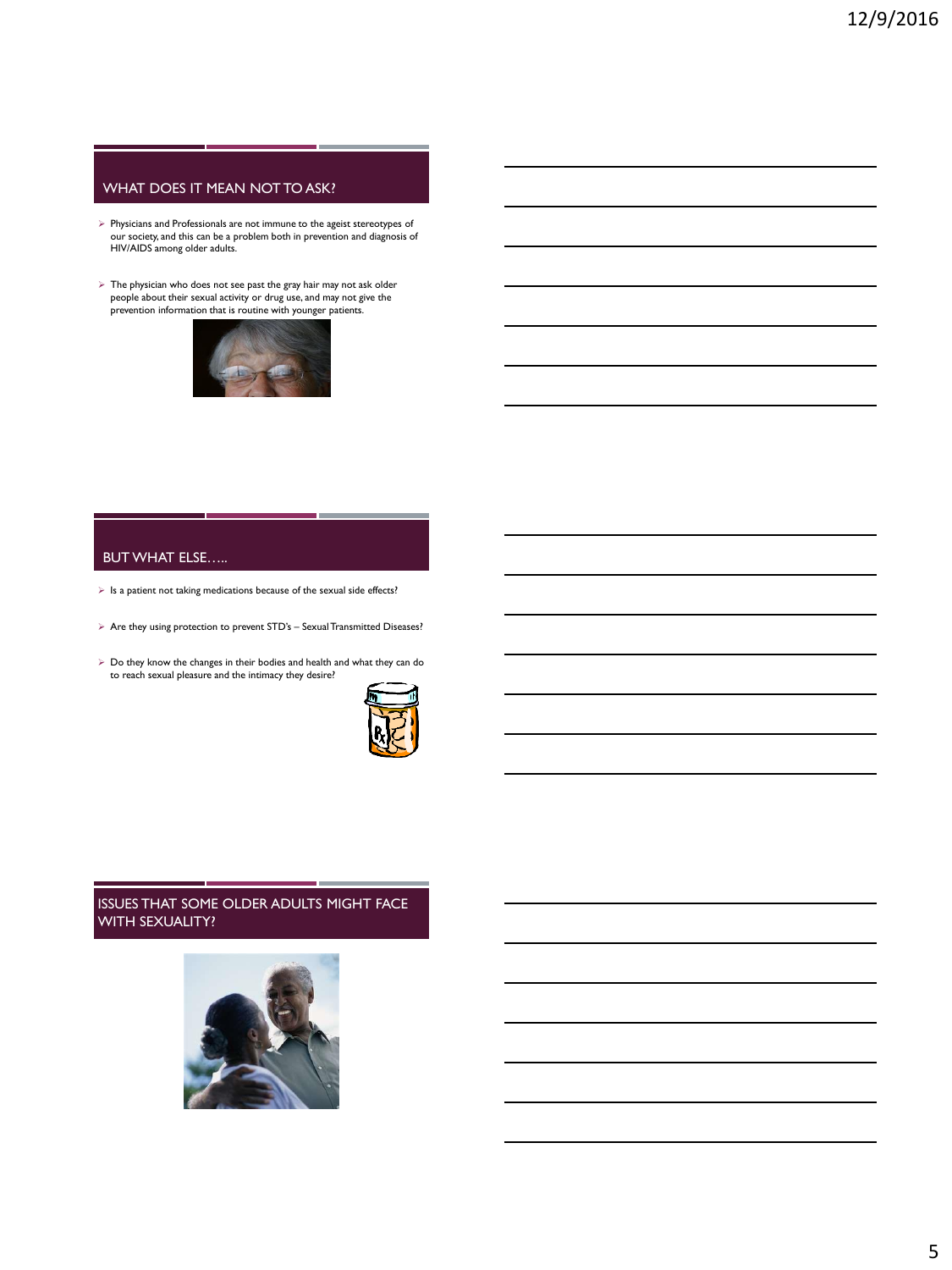#### COMMON BARRIERS THAT MAY PREVENT OLDER ADULTS FROM HAVING SEX…

- $\triangleright$  Physiological and biological changes
- $\triangleright$  Illness and/or decline in health (self or partner)
- $\triangleright$  Feelings of guilt (i.e. cultural and/or generational attitudes about sex)
- $\triangleright$  Inability to discuss issues & concerns with healthcare professionals
- $\triangleright$  Fear of what others will think or say
- $\triangleright$  Impotence
- Available partner
- $\triangleright$  Lack of privacy
- Low Self Esteem



#### QUESTIONS AND INFORMATION



- $\triangleright$  Ask them if they are sexually active.
- Correct any misconceptions and answer any questions they might have about their sexual activities.
- $\blacktriangleright$  Teach older adult patients about the physical changes that may affect sexual functioning.
- $\triangleright$  Also include education about the importance of protection from STD's, including HIV/AIDS. Many older adults are unaware they may be at risk for becoming infected and use no protection when engaging in sexual activity.

#### SUPPORT

- $\blacktriangleright$  Provide support for expression of older adult's sexuality and act as their advocate with other healthcare providers who may express discomfort.
- $\blacktriangleright$  If an older adult's current beliefs interfere with contentment and sexual enjoyment, offer an alternative point of view.

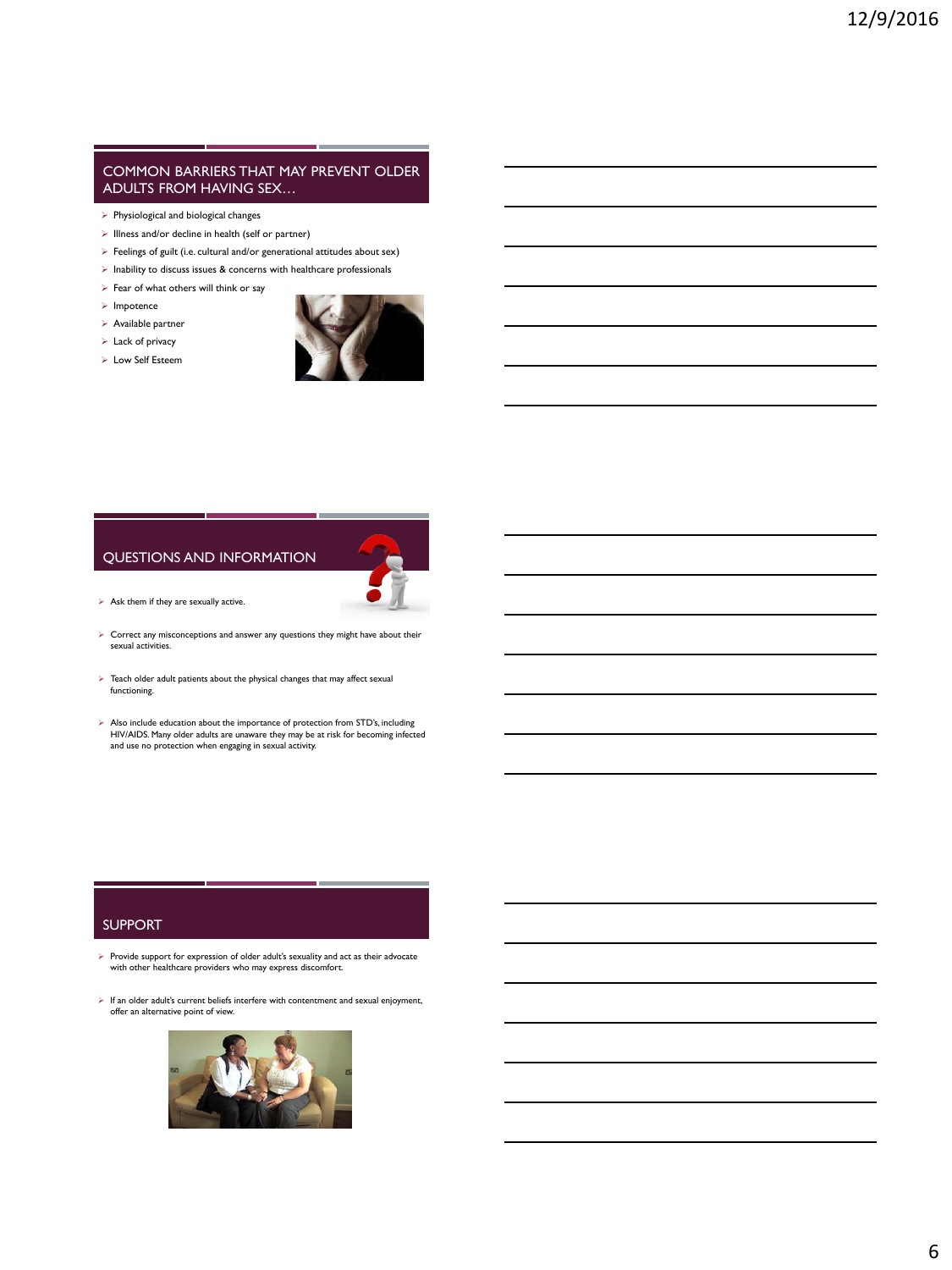# **PROTECTION**

- $\triangleright$  Sometimes, older adults fall prey to others who might take advantage of them. Always protect those who are unable to make their own decisions about engaging in sexual activity.
- $\triangleright$  Sexual contact and intimate expression must always be consensual.



#### EMPOWERMENT

- $\triangleright$  Advocate for the healthy expression of sexual behavior. Help older adults feel physically attractive, such as by providing beauty salons and cosmetic services.
- $\triangleright$  Don't assume sexual orientation. Every individual, no matter how they define their sexuality or gender, is worthy of respect.



### **CONFIDENTIALITY**

 Encourage privacy and remove barriers to sexual expression. Allow intimate interactions (such as in nursing homes), ensure privacy, allow doors to remain shut.

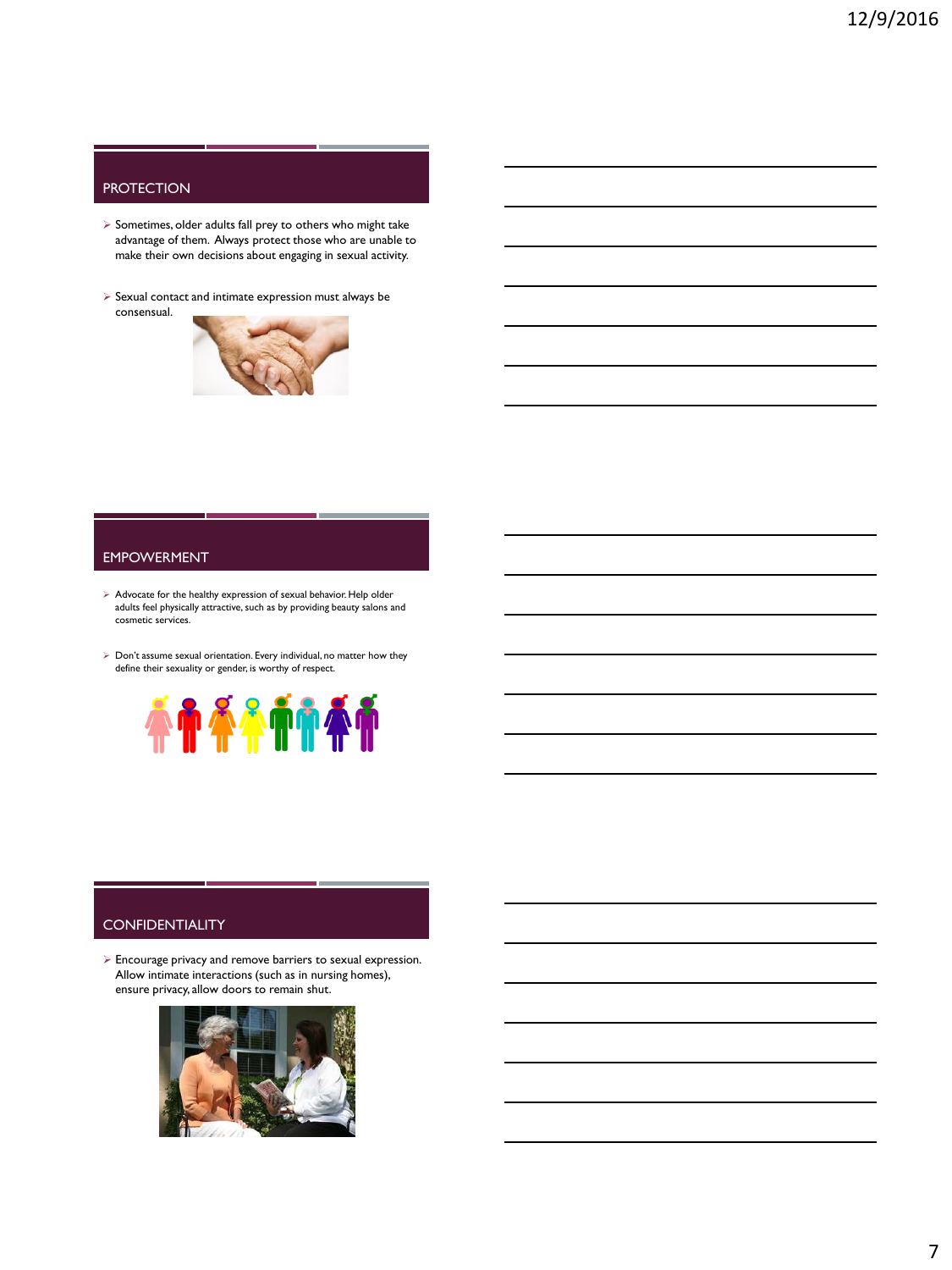### THE FACTS: HIV AND THE GROWING NUMBERS

- $\triangleright$  The most recent findings discovered that  $15\%$  of new HIV diagnoses are in adults 50 and older (about 1.2 million Americans).
- $\triangleright$  Between 2001 and 2008 the number of people 50 and older diagnosed with HIV increased  $\frac{77\%}{2}$ .
- Today, 24% of all Americans living with HIV and 31% of all Americans living with AIDS are 50 years of age or older.
- $\triangleright$  In 2015 the Center for Disease Control estimates that  $50\%$  of Americans living with HIV will be 50 and older.
- $\geq$  1 in 5 people with HIV are unaware of their infection.

# LACK OF INFORMATION

- $\triangleright$  State of Current Information
- $\triangleright$  Do you think to ask?
	- $\triangleq$  Remembering to talk about safe sex even when pregnancy is not an issue
- $\triangleright$  Stigma of HIV/AIDS



#### IMPROVING RESOURCES

- $\blacktriangleright$  Specific Strategies for Prevention Information
	- Peer to Peer Communication
	- $\Leftrightarrow$  Remembering to ASK!
	- Technology
- $\triangleright$  Considerations for all Strategies and Information
	- Appropriate content Avoid the "ostrich"
	- $\div$  Start with a baseline
	- The Audience

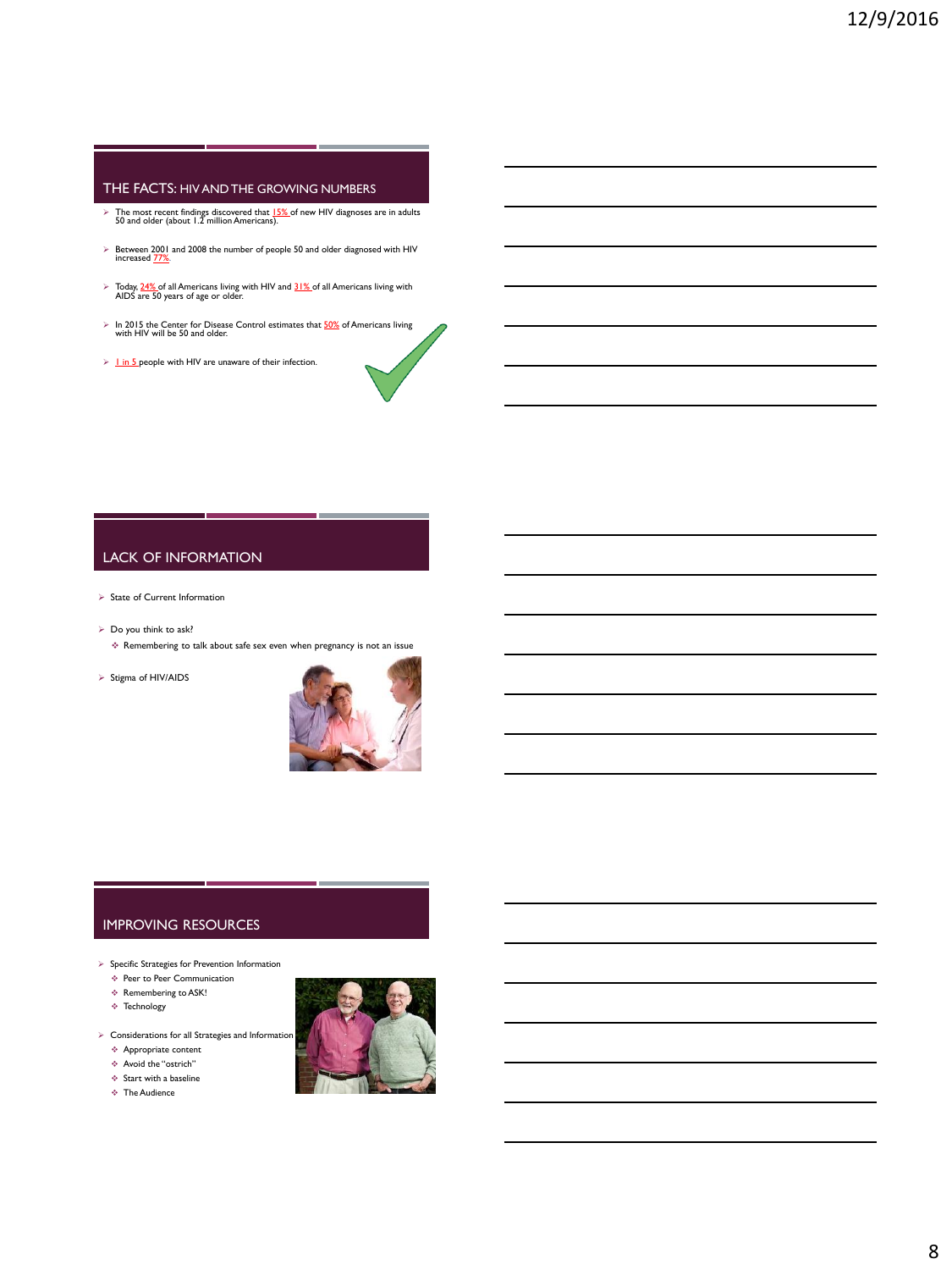# DISCUSSION

<http://www.grayingofaids.org/sue-video-portrait/>

 $\triangleright$  Would you be able to have this conversation with your clients, patients, residents, parents or grandparents?

#### **CONCLUSION**

- $\triangleright$  Throughout this presentation and the discussion, we hope we have provided you and your loved ones, patients and/or clients with some information to consider;
- $\triangleright$  Leave assumptions and preconceived ideas about aging and sexuality at the "door";
- $\triangleright$  That sexuality and intimacy can be an essential component of a healthy and meaningful life;
- $\triangleright$  That if health care and service providers don't ask, listen and educate, who will?

#### CONCLUSION CONTINUED

m.

- $\triangleright$  It is important as health care providers, service providers, researchers and educators to keep informed;
- Expand the meaning of sexuality and intimacy that encompasses how all elders may express themselves sex is not just intercourse;
- $\triangleright$  That ill health does not have to be a barrier to intimate expression;
- $\blacktriangleright\,$  That talking about safe sex is not just for "kids".